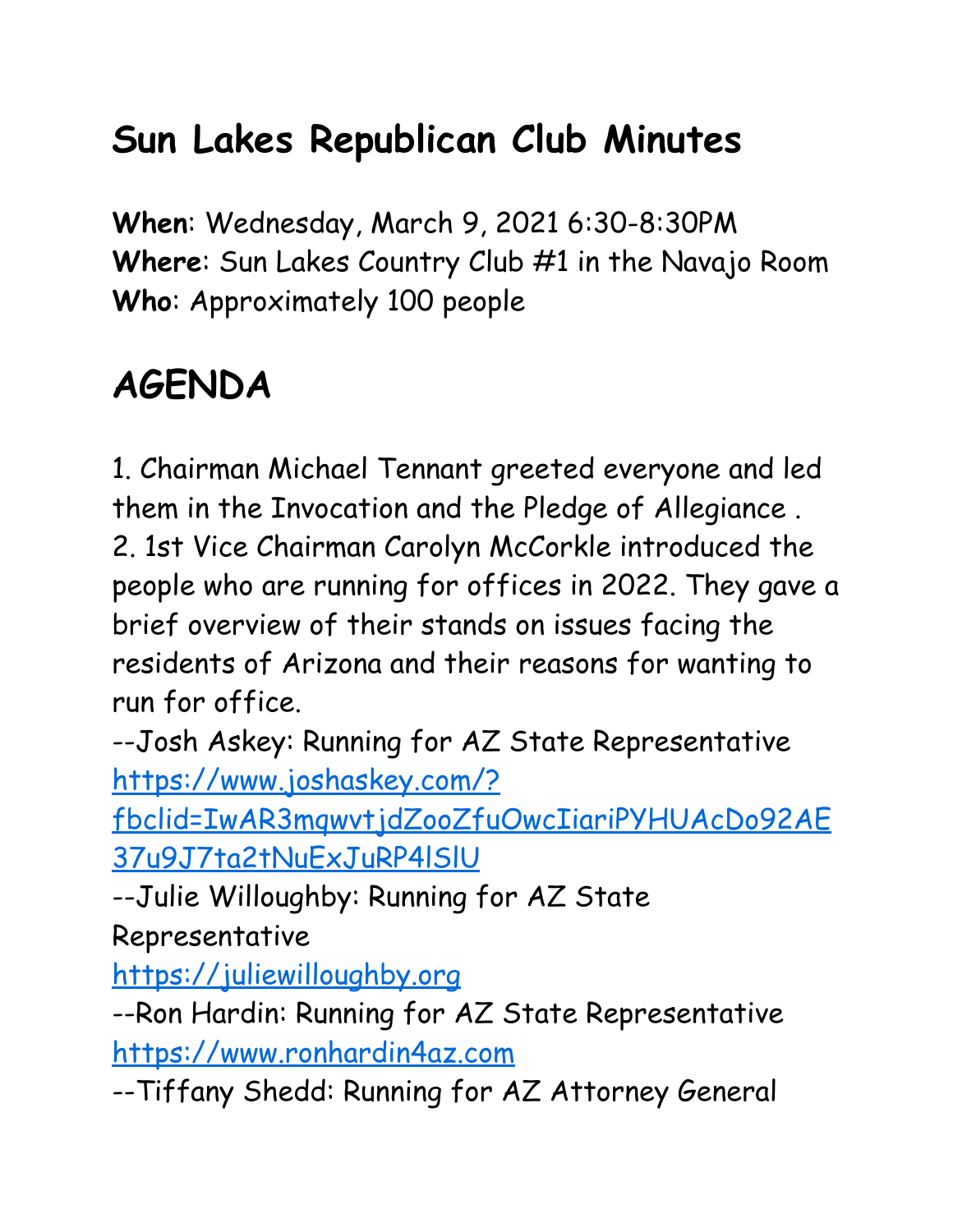[https://sheddforaz.com](https://sheddforaz.com/)

—Mick McGuire: Running for US Senate in Washington, DC

[mick mcguire us senate](https://www.google.com/search?client=safari&rls=en&q=mick+mcguire+us+senate&ie=UTF-8&oe=UTF-8)

—Justin Olson: Running for US Senate in Washington, DC

[https://www.votejustinolson.com](https://www.votejustinolson.com/)

3. Our Keynote Speaker was Jonathan Gilliam. He is the author of "Sheep No More: The Art of Awareness and Survival".

Jonathan Gilliam is a former U.S. Navy Seal, Federal Air Marshal, Security Contractor, and FBI Special Agent. He began his career in service as a Police Officer, before receiving his commission in the United States Navy at Officer Candidate School (OCS). He then attended Basic Underwater Demolition / SEAL (BUD/S) training and US Army RANGER School and was forward deployed as Officer in Charge (OIC) in Central and South America as a Navy SEAL Officer on Counter Drug/Narcotics missions.

In 2002, Gilliam stepped out of military service and into an undercover role as a Federal Air Marshal flying on US transcontinental flights, including flights that were being targeted on 9/11/2012. After serving our nation in the air, Gilliam operated as a Security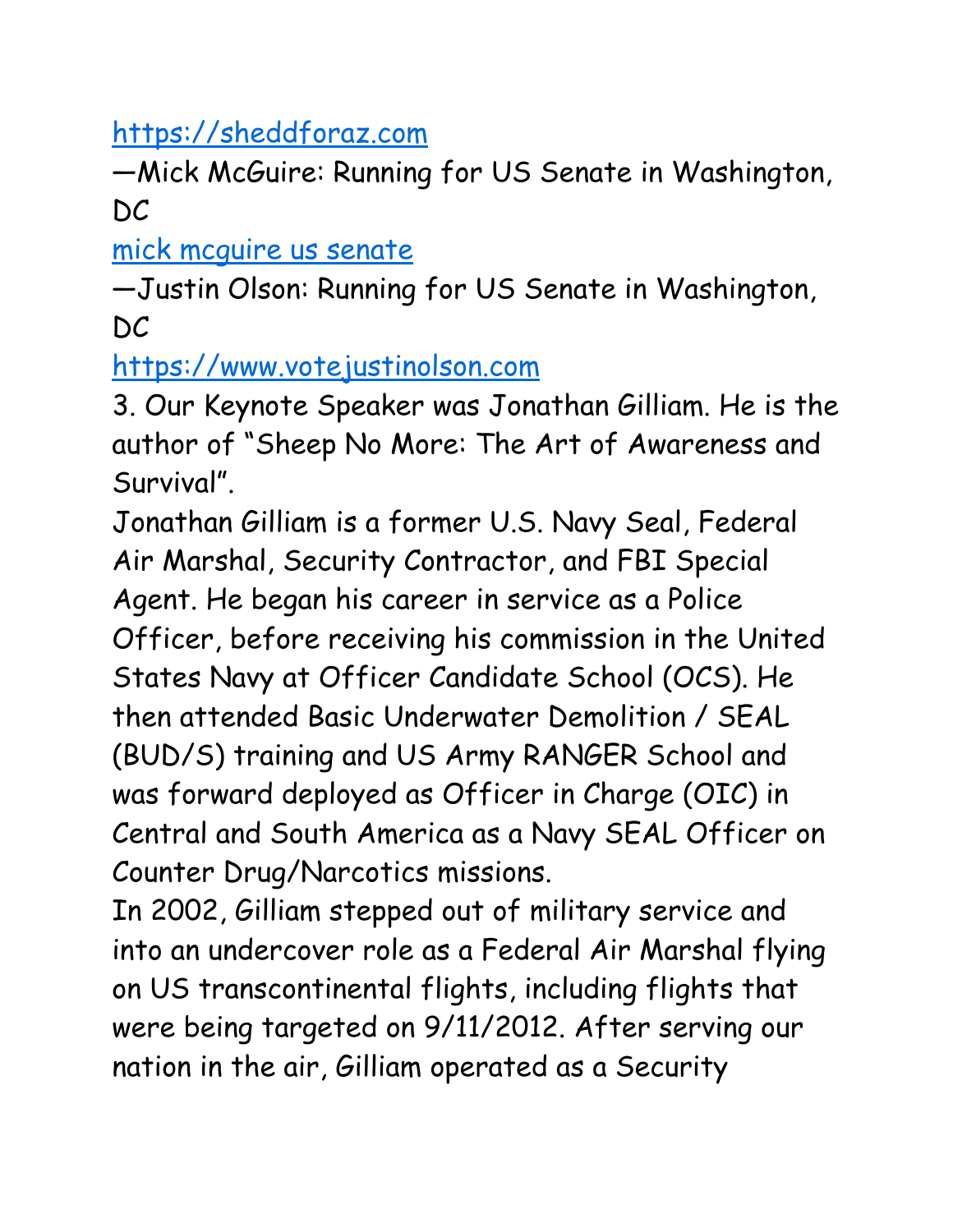Specialist for the US Department of Homeland Security, where he was responsible for performing threat assessments and instructing soft target sectors how they could target themselves from an attacker's perspective in order to build awareness for action and better defenses for reaction to attacks.

From 2005-2013, Gilliam served as FBI Special Agent in the New York Office on criminal and counterterrorism squads. Gilliam conducted 1000s of hours of surveillance, served as co-case and case agent, led arrest teams, and functioned as the Special Events Management Unit (SEMU) Coordinator, where he developed threat assessments on targets in the New York area. As the FBI Rapid Deployment Team Coordinator, Gilliam outfitted and assisted in coordinating the deployment of agents to Benghazi to investigate the crime scene in Libya following the terrorist attack that killed Ambassador Christopher Stevens, Sean Smith, Glen Doherty, and Tyrone Woods. Currently, Gilliam is the Chief Marketing Officer of ConnectZing Media, a partner at Campaign Strategy and Consulting, and a network news contributor. He has made over 1000 appearances on Fox News, CNN, MSNBC, NEWSMAX, OANN, BBC, and other global and local news networks. Gilliam is also on Sirius XM where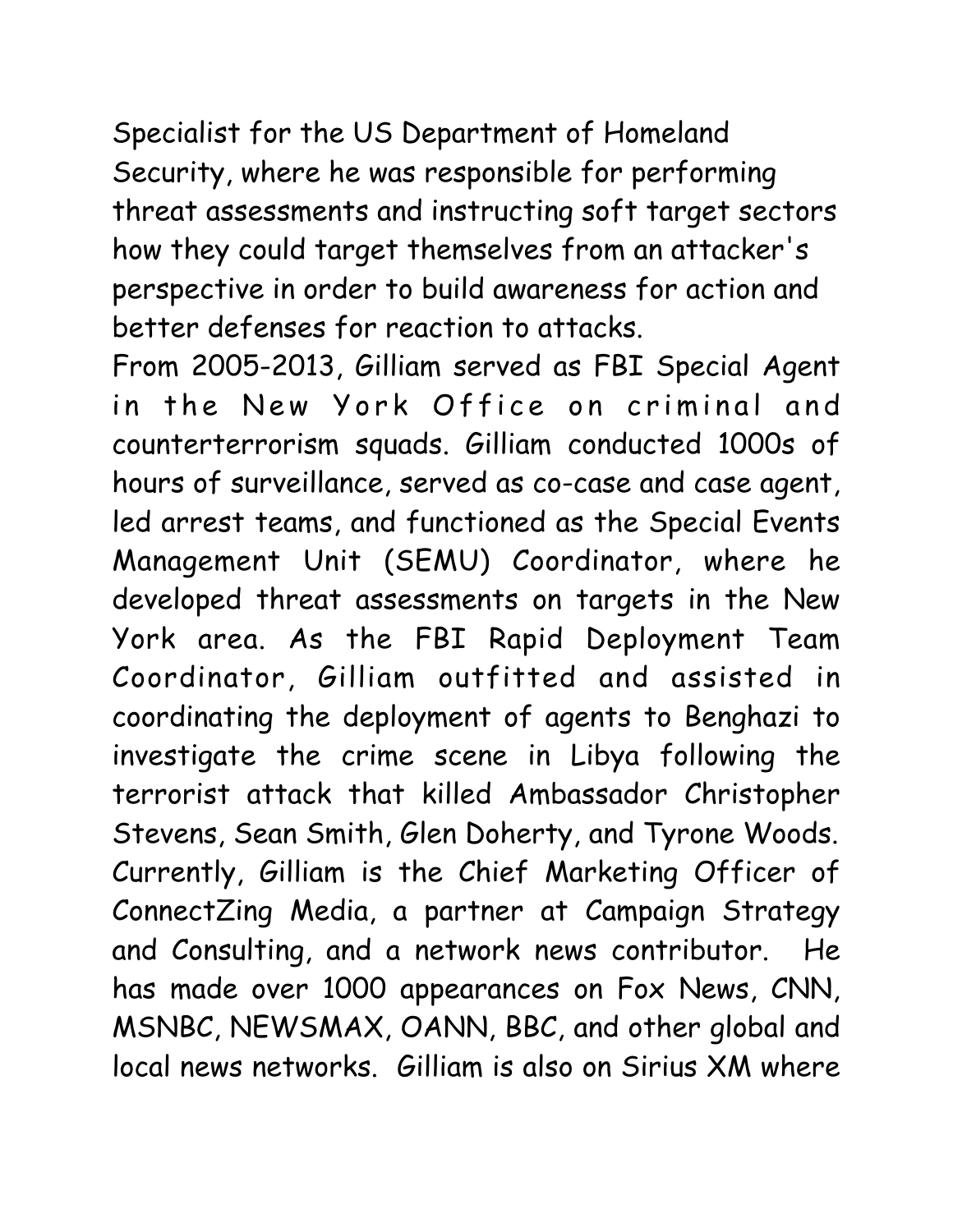he hosts his own podcast, The EXPERTS, which is consistently ranked in the top 50 News Commentary podcasts on iTunes. [https://www.jonathantgilliam.com](https://www.jonathantgilliam.com/) He encouraged the attendees to get involved in the election and to find candidates they can support. He says the involvement of the populace is the only way to turn the Republican Party around . He recommended that we take time to take the same oath that those who are becoming US citizens have to take. It says: "I hereby declare, on oath, that I absolutely and entirely renounce and abjure all allegiance and fidelity to any foreign prince, potentate, state, or sovereignty, of whom or which I have heretofore been a subject or citizen; that I will support and defend the Constitution and laws of the United States of America against all enemies, foreign and domestic; that I will bear true faith and allegiance to the same; that I will bear arms on behalf of the United States when required by the law; that I will perform noncombatant service in the Armed Forces of the United States when required by the law; that I will perform work of national importance under civilian direction when required by the law; and that I take this obligation freely, without any mental reservation or purpose of evasion; so help me God"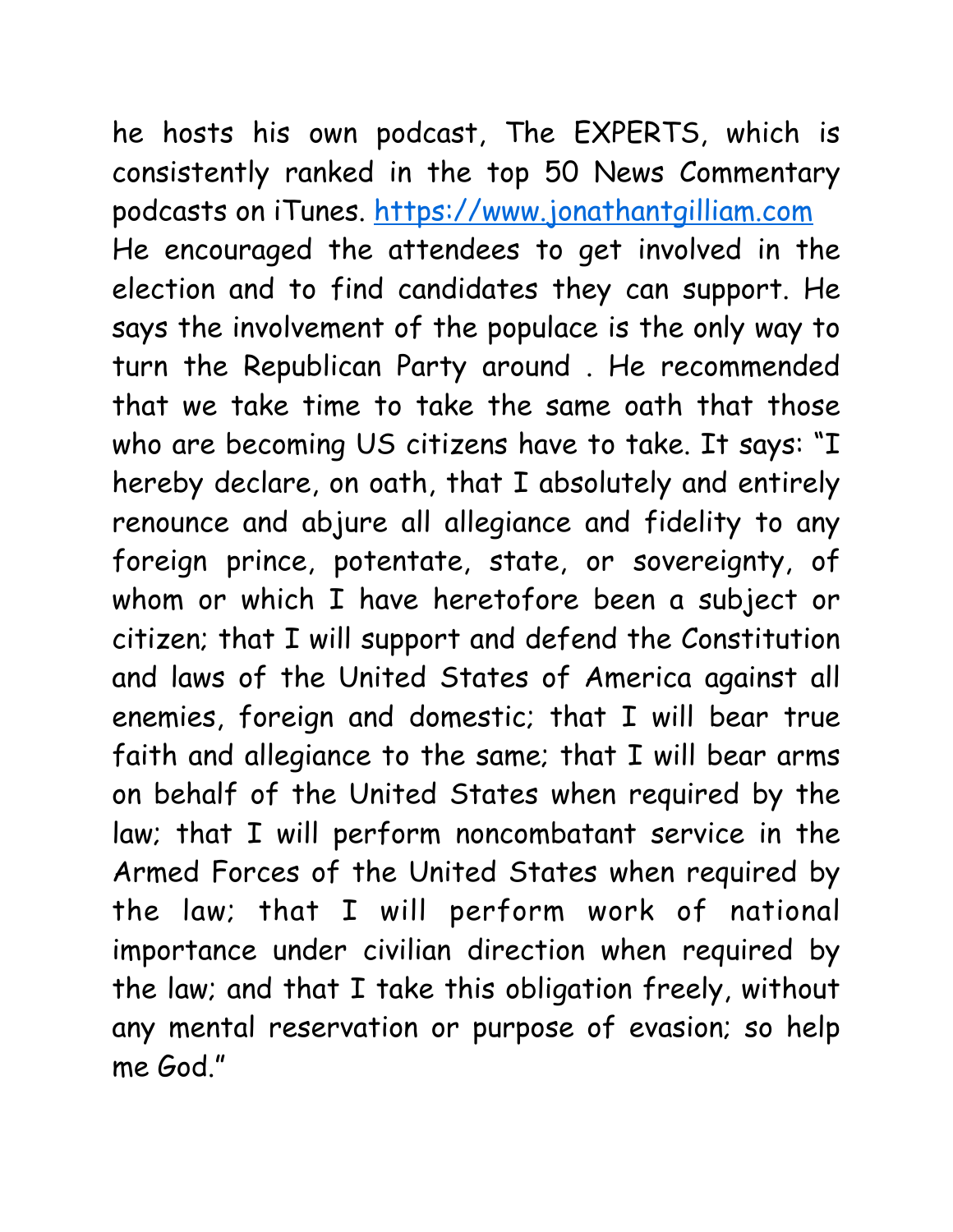4. The 50/50 Raffle money of \$43 was donated back to the club by the raffle winner. Thank you!

5. The next meeting will be in the same room on April 13, 2022. Details TBA.

6. The meeting announcement for the March meeting was not sent out by email this month. It was however published in the Sun Lakes Splash newspaper and was posted on the SLRC website at **slgop.org**.

--If you are ever wondering where a meeting will be held, or when the meeting is, or what the subject for any particular month will be, you can find out by going to that website. We try to keep you updated and informed and are not sure why the email didn't go out. We apologize for any inconvenience this caused. --If you are worried that you are not getting your emails, you should first do a search and see if the SLRC emails are going to your spam or junk mail. You can search this address [\(pk@slgop.org\)](mailto:pk@slgop.org) on your email and when you do all the SLRC emails that have been sent to you should appear. If you have no luck with that, then contact the Secretary (PK) at danceswithbunnies@q.com. She can check the MailChimp website and see if you are listed correctly. --If you ever accidentally "unsubscribed" the Mailchimp website will stop sending you the emails. The only way